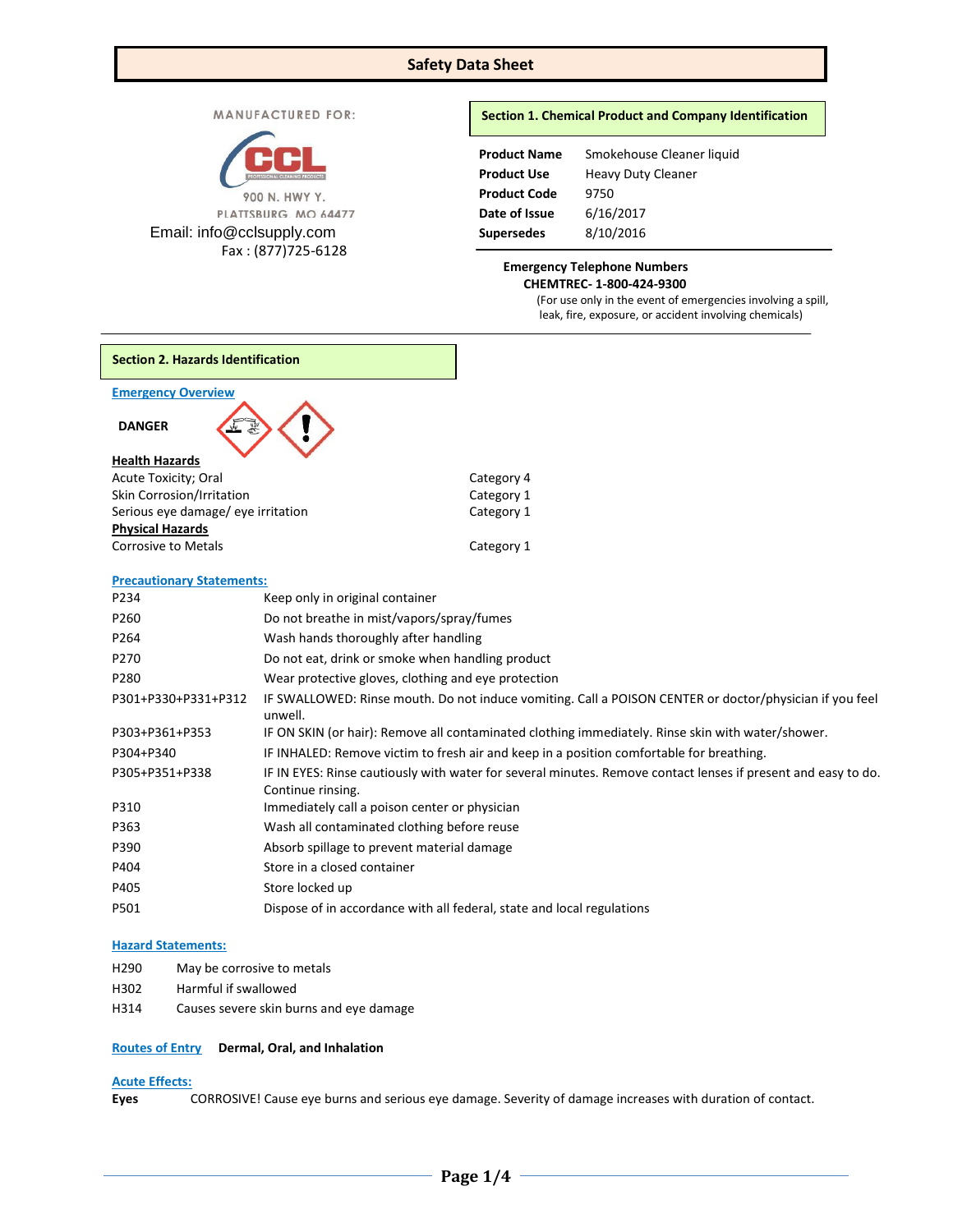**Skin** Causes skin irritation or burns. Severity of damage increase with duration of contact.<br> **Inhalation** Vapors or mist can cause irritation or burns to respiratory tract and may cause some **Inhalation** Vapors or mist can cause irritation or burns to respiratory tract and may cause some tissue damage. **Ingestion** Damaging to the mucous membranes of the mouth, throat, esophagus, and stomach. Causes nausea, and vomiting with gastrointestinal disorder. Can be fatal if ingested in large quantities.

|                                                                     | <b>Section 3. Composition/Information on Ingredients</b> |                                                                                                                                                                                                                                   |                                |                                                                                      |  |
|---------------------------------------------------------------------|----------------------------------------------------------|-----------------------------------------------------------------------------------------------------------------------------------------------------------------------------------------------------------------------------------|--------------------------------|--------------------------------------------------------------------------------------|--|
| <b>Name of Hazardous Ingredients</b><br>Sodium Hydroxide            |                                                          |                                                                                                                                                                                                                                   | <b>CAS Number</b><br>1310-73-2 | % by Weight<br>$\approx 30$                                                          |  |
|                                                                     | <b>Section 4. First Aid Measures</b>                     |                                                                                                                                                                                                                                   |                                |                                                                                      |  |
| <b>Eye Contact</b>                                                  |                                                          | Flush immediately with clean water for at least 15 minutes. Seek immediate medical attention.                                                                                                                                     |                                |                                                                                      |  |
| <b>Skin Contact</b>                                                 |                                                          | Flush with plenty of clean water; use soap if available. Seek medical attention if a rash occurs or if irritation                                                                                                                 |                                |                                                                                      |  |
|                                                                     | continues.                                               |                                                                                                                                                                                                                                   |                                |                                                                                      |  |
| <b>Inhalation</b>                                                   |                                                          | Remove person to fresh air and keep comfortable for breathing. Seek immediate medical attention.                                                                                                                                  |                                |                                                                                      |  |
| Ingestion                                                           |                                                          | Do not induce vomiting. Rinse mouth. If conscious give several large glasses of water. Never give anything to an<br>unconscious person orally. Seek medical attention immediately.                                                |                                |                                                                                      |  |
|                                                                     | <b>Section 5. Fire Fighting Measures</b>                 |                                                                                                                                                                                                                                   |                                | National Fire Protection Association (U.S.A)<br>(estimated rating)                   |  |
|                                                                     | <b>Hazardous Combustion Products</b>                     | N/A                                                                                                                                                                                                                               |                                |                                                                                      |  |
| <b>Extinguishing Media</b>                                          |                                                          |                                                                                                                                                                                                                                   |                                | Water fog. Foam. Dry chemical. Carbon dioxide. Media applicable to surrounding fire. |  |
| <b>Unsuitable Extinguishing Media</b><br>Water jet may spread fire. |                                                          |                                                                                                                                                                                                                                   |                                |                                                                                      |  |
| <b>Fire Fighting Procedures</b>                                     |                                                          | Use standard firefighting procedures. Self-contained breathing apparatus should be<br>employed. Vapor or mist of sodium hydroxide may cause damage to respiratory tract if<br>inhaled. Consider hazards of surrounding materials. |                                |                                                                                      |  |



## **Section 7. Handling and Storage**

**Handling and Storage** Wear appropriate personal protective equipment while handling this product. Keep container tightly closed when not in use. Store away from strong acids. Keep from freezing. Keep out of the reach of children. Have eyewash accessible to use in handling area.

#### **Section 8. Exposure Controls/Personal Protection**

| <b>Product Name</b>                | OSHA PEL           | NIOSH REL          | WEEL<br>AIHA | <b>ACGIH TLV</b>   |
|------------------------------------|--------------------|--------------------|--------------|--------------------|
| (1310-73-2)<br>Sodium<br>Hvdroxide | 2mg/m <sub>3</sub> | 2mg/m <sub>3</sub> |              | 2mg/m <sub>3</sub> |

**Engineering Controls** Local exhaust is normally adequate. Use in a well-ventilated area.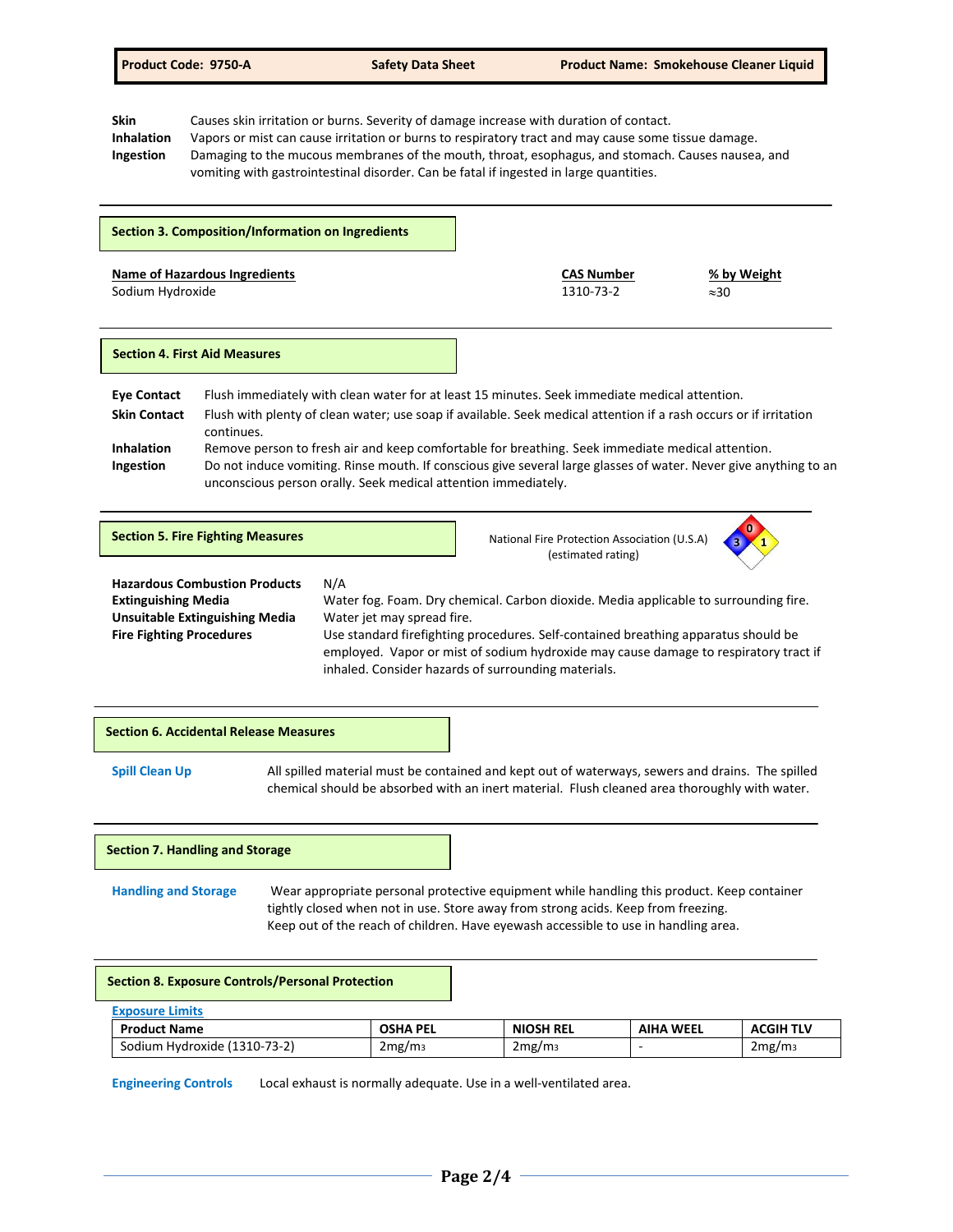

**Personal Protective Equipment (PPE) Eyes** Chemical splash goggles and face shield **Body** Rubber or neoprene gloves, boots and suit **Respiratory** Usually not required unless exposure limits are reached or exceeded. Wear a NIOSH approved respirator, in case of insufficient ventilation.

# **Section 9. Physical and Chemical Properties**

| <b>Physical State</b>   | Liguid             | <b>Explosive Limits</b>      | N/A              |
|-------------------------|--------------------|------------------------------|------------------|
| Color                   | Dark brown         | <b>Vapor Pressure</b>        | N/A              |
| Odor                    | Mild alkaline odor | <b>Vapor Density</b>         | Heavier than air |
| <b>Odor Threshold</b>   | N/A                | <b>Relative Density</b>      | N/A              |
| рH                      | 13.4               | Solubility                   | Complete         |
| <b>Freezing Point</b>   | N/A                | <b>Partition Coefficient</b> | N/A              |
| <b>Boiling Point</b>    | N/A                | <b>Auto-Ignition Temp.</b>   | N/A              |
| <b>Flash Point</b>      | Not flammable      | <b>Decomposition Temp.</b>   | N/A              |
| <b>Evaporation Rate</b> | N/A                | <b>Viscosity</b>             | Slightly viscous |
| Flammability            | Non-Flammable      | <b>Specific Gravity</b>      | 1.35-1.40        |

### **Section 10. Stability and Reactivity**

| <b>Stability and Reactivity</b>         | Stable under normal conditions                                         |
|-----------------------------------------|------------------------------------------------------------------------|
| Incompatibility                         | Acids, aluminum, tin, zinc, bronze, and alloys containing these metals |
| <b>Hazardous Polymerization</b>         | Will not occur                                                         |
| <b>Hazardous Decomposition Products</b> | Generates hazardous mists at boiling point                             |
| <b>Conditions to Avoid</b>              | High temperatures, exposure                                            |

## **Section 11. Toxicological Information**

| <b>Routes of Entry</b>       | Dermal, oral and inhalation                                                        |
|------------------------------|------------------------------------------------------------------------------------|
| <b>Symptoms</b>              | Causes burns. Corrosive substance causes severe burns and damage to eyes and skin. |
| <b>Skin Irritant</b>         | Yes                                                                                |
| Eye Irritant                 | Yes                                                                                |
| <b>Sensitizers</b>           | Not a sensitizer                                                                   |
| <b>Mutagenicity</b>          | No information found                                                               |
| Carcinogenicity              | Not listed                                                                         |
| <b>Reproductive Toxicity</b> | No information found                                                               |
| <b>Target Organs</b>         | None                                                                               |

There is no toxicological data for this product as a whole. Based on relevant ingredients with known acute toxicity, the acute toxicity estimate using the additive formula (ATE) has been determined.

#### **Acute Toxicity**

| <b>Test</b>       | <b>Results</b> | <b>Basis</b>                     |
|-------------------|----------------|----------------------------------|
| Dermal            | 96,647 mg/kg   | ATE determined beyond Category 4 |
| Oral              | 601 mg/kg      | ATE determined Category 4        |
| <b>Inhalation</b> | No data        |                                  |